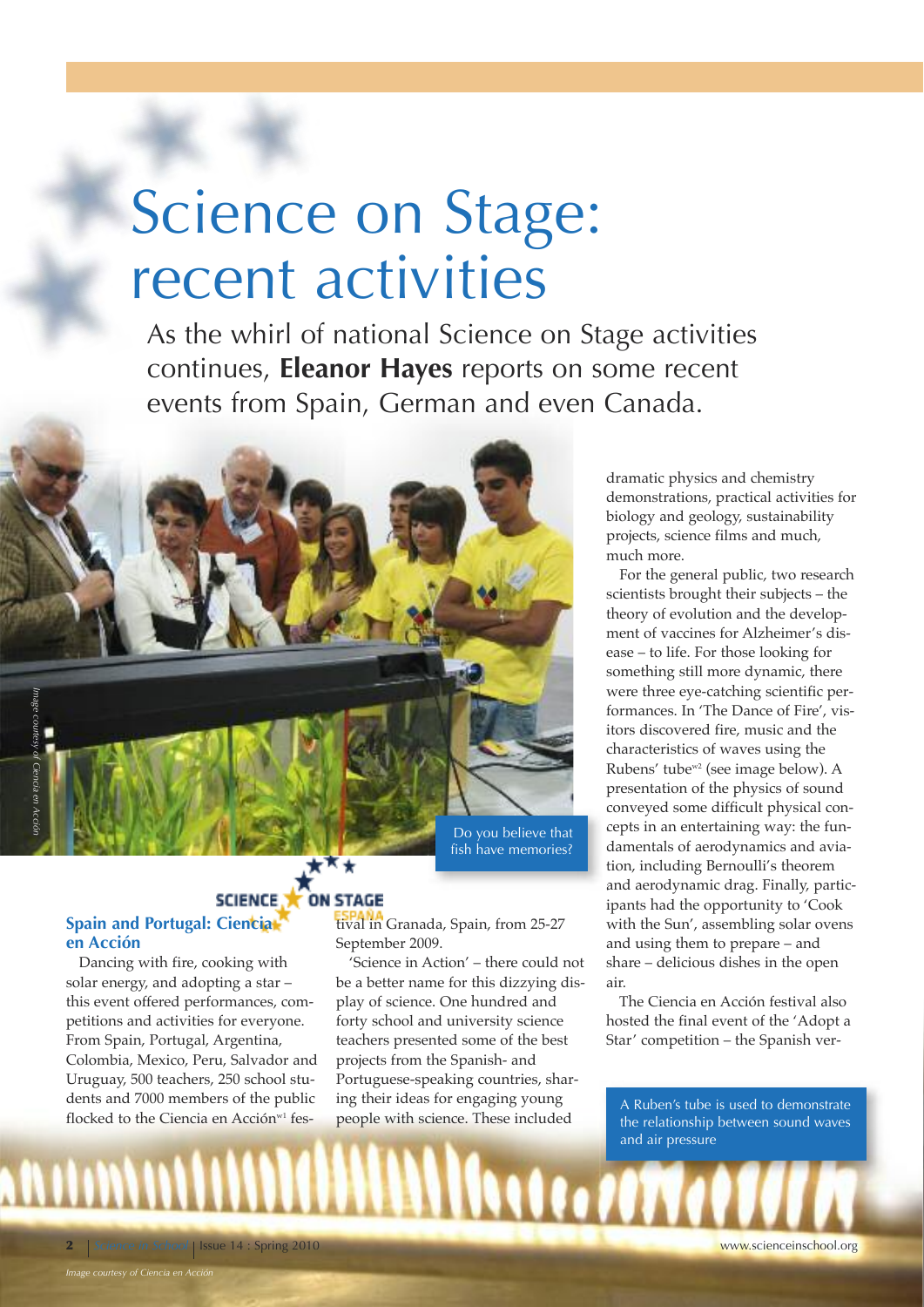







**2**

**3**

Liz Wirtanen, a science and technology teacher from Canada, displays her students' renewable energy project, built to scale

Erich Fock from Germany shows his model train project to Jonathon DeBooy, an outreach officer from the Australian synchrotron

Participants working through an inquiry-based activity

*Images courtesy of Science on Stage Canada*

sion of the international 'Catch a Star' competition<sup>w3</sup> for young people. Three hundred teams from Spanish- and Portuguese-speaking countries had entered the competition, either investigating their favourite celestial object or astronomical phenomenon, or developing an astronomy outreach programme. For the final event, 17 teams with a total of 80 school students presented their projects. The two winning teams were awarded a trip to the Spanish National Research Council (Consejo Superior de Investigaciones Científicas, CSIC), and a telescope.

#### **Science on Stage Canada**

*Image*

*courtesy of Ciencia en Acción*

August 2009 saw the first Science on Stage event w4 in Canada: small, but very much in the Science on Stage

tradition. The Canadian Light Source at Saskatoon welcomed 12 teachers and other educators from Canada, Australia and Germany for five days of fun and hard work. In the science fair, all participants presented their teaching projects, sharing and swapping ideas with their colleagues. More formal discussions were organised to address major issues in science education, such as how to improve teacher

training or motivate students to study science; state and private education; and assessment.

An important element of any Science on Stage event is direct contact between teachers and scientists: at the Canadian event, scientists from the Canadian Light Source met with the teachers, explaining how a synchrotron works and how they analyse their research results.

Group photo in Granada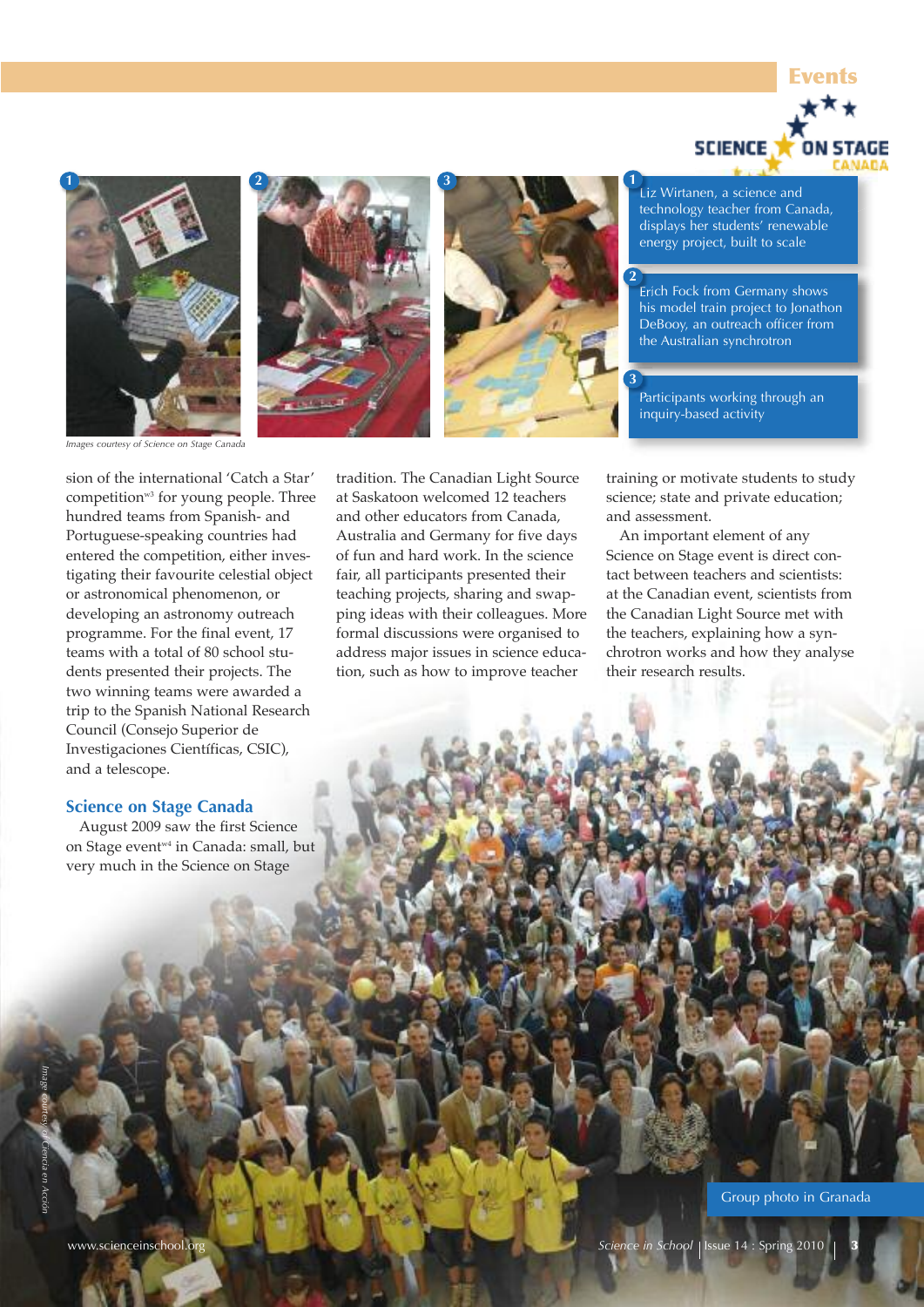*Images courtesy of Science on Stage Germany*



#### **Science on Stage Germany**

The German Science on Stage<sup>w5</sup> organisers continue to be busy – not only playing an important role in the establishment of Science on Stage Europe (Hayes, 2009) but also organising smaller national and international events.

In June 2009, 52 participants from 13 countries met at the Gläsernes Labor in Berlin for the third workshop on 'Teaching Science in Europe'. Building on the previous workshops at Science on Stage 2 and the international Science on Stage festival 2008 in Berlin, the teachers continued this European exchange on three topics: science in kindergarten and primary school; the benefits of non-formal education initiatives; and moderating science lessons. The outcomes will be published in June 2010 and distributed via the Science on Stage Europe<sup>w6</sup> network.

In September 2009, Science on Stage Germany, THINK ING<sup>w7</sup> and MINT-EC<sup>w8</sup> co-organised the EduNetwork fair<sup>w9</sup>. For the participating teachers, there were lectures and workshops on mathematics, astronomy, nanotechnology and how to support talented





Teachers taking part in the Science on Stage Germany teacher training workshops

religion and astronomy, entitled 'Creation and evolution', was awarded third prize. The Science on Stage international and national events bring together several hundred of the best teachers from across Europe to share their teaching ideas, but it is important that these ideas are spread beyond the festivals' participants. To this end, Science on Stage Germany is running a series of teacher training workshops in Berlin to present projects from previous festivals.

On 13 November, 30 teachers from Berlin and Brandenburg attended a half-day workshop to learn about two such projects. The German project, 'If colours become a health problem – coloured T-shirts with colours of plants', began with a newspaper article about the recall of children's clothing that contained harmful dyes. In an interdisciplinary project, the students then researched which dyes have been and continue to be important, and which harmless dyes could be used instead. The Austrian smoking prevention project uses the 'Smoking prevention lab' to discourage 14- to 18-year-old students from smoking. The affordable device – developed together with school students – helps to visualise and explain the effects of smoking on pulse rate, blood flow and blood pressure, as



students, as well as an exhibition of education-related companies.

During the International Year of Astronomy, THINK ING, the journal *Life and Science*w10 and Science on Stage Germany invited teachers from Germany and other German-speaking countries to submit ideas for teaching astronomy. The 12 best projects were published in *Life and Science*, and the award ceremony took place on 24 September in the Völklinger Hütte, the UNESCO World Heritage Site at the old Völklingen ironworks.

First prize went to Inge Theiring for her bilingual project 'Cosmological and general relativity phenomena in astrophysics', while Lutz Clausnitzer took second prize with 'Astronomy as interdisciplinary learning platform'. Christoph Noack, with his project to investigate the connection between